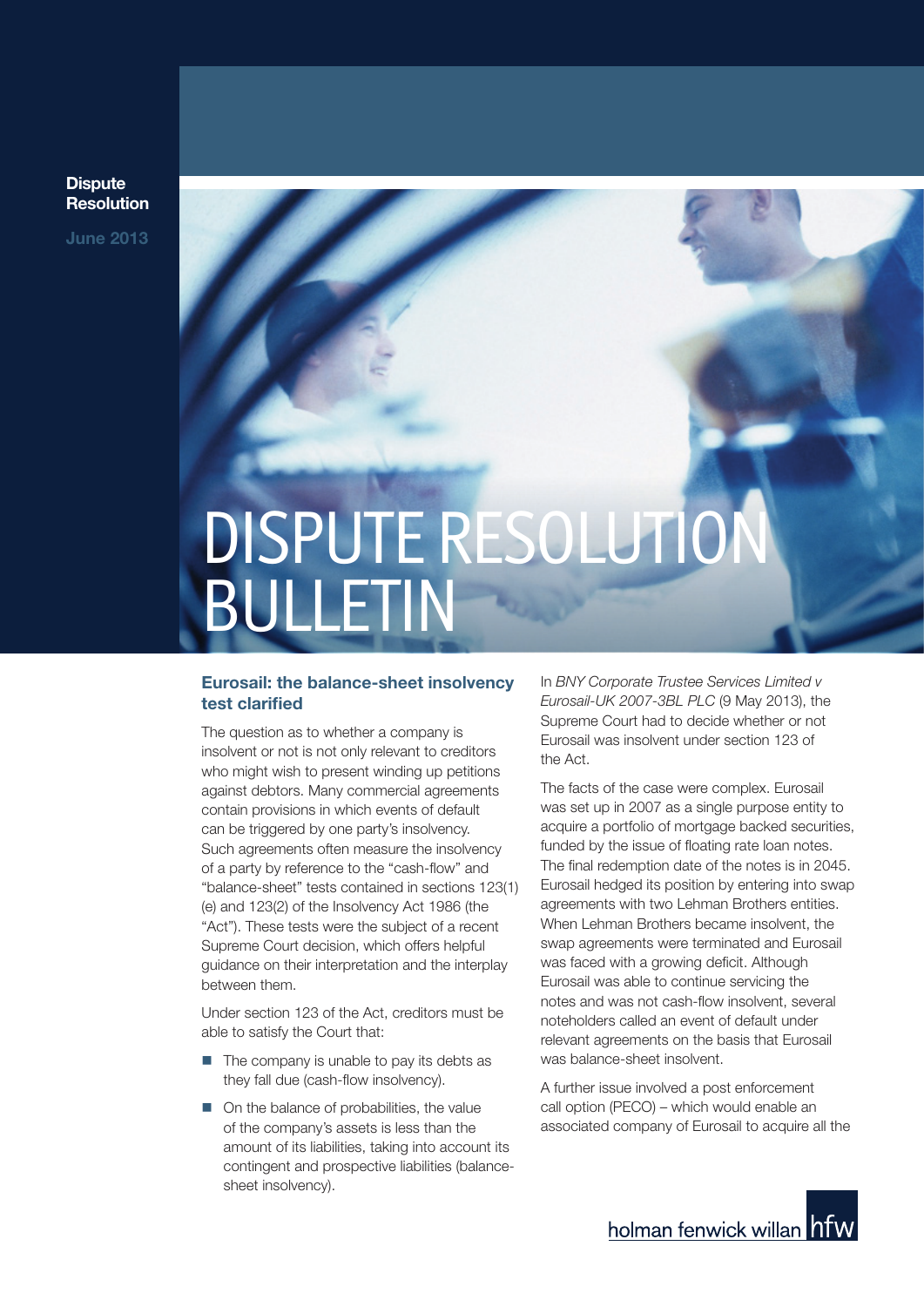notes if Eurosail was unable to pay its debts – and how this affected the assessment of Eurosail's insolvency.

The Supreme Court concluded that the cash-flow and balance-sheet tests should be viewed together, confirming that the cash-flow test is concerned with presently-due debts as well as debts falling due from time to time in the reasonably near future. Once the Court was required to move away from the *"reasonably near future"*, the only sensible test to apply was the balancesheet test. The definition of *"reasonably near future"* would depend on the nature of the company's business.

Bearing in mind that the final redemption date of the floating rate loan notes was not until 2045, which could not be considered as the reasonably near future, the Supreme Court applied the balance-sheet test to Eurosail. It concluded that on the balance of probabilities, it could not be satisfied that Eurosail was balancesheet insolvent. The final redemption date of the loan notes was more than 30 years away and Eurosail's current financial position and future prospects depended on *"three imponderables"* outside its control: currency movements, interest rates and the UK economy and housing market. As a result, Eurosail's insolvency was a matter of *"speculation rather than calculation and prediction"* and could not be determined until much closer to 2045.

The Supreme Court's decision makes clear that the insolvency tests cannot be described as exact because they depend on an assessment of present assets and present and future liabilities. However, a number of the Supreme Court's comments are informative for those seeking to apply it:

 $\blacksquare$  The burden of proof rests with the party asserting balancesheet insolvency and depends on the available evidence. When incorporating section 123(2) of the Act into their contracts, commercial parties frequently specifically delete the requirement of proof 'to the satisfaction of the court'. The Supreme Court made clear that doing so will not affect where the burden of proof lies.

- $\blacksquare$  Where a company's liabilities are deferred over a number of years and the company is paying debts when they fall due, the Court should proceed with great caution in deciding the company is balance-sheet insolvent.
- The expression *"balance-sheet insolvent"* must not be taken literally: a company's statutory balance sheet, properly prepared in accordance with the requirements of company law, may omit some contingent assets and/or liabilities.
- Importantly, the Court of Appeal's suggestion that a company would be deemed insolvent where it had reached *"the point of no return"* was rejected. This clarification is helpful and likely to be welcomed by creditors who may have otherwise found it difficult to meet such a high burden of proof.
- The PECO was not relevant to Eurosail's insolvency. A company's liabilities remain the same whether or not a PECO is in place and if there is a PECO, whether or not the call option has been exercised. These comments may have a significant effect on the use of PECOs in securitisation transactions, which is currently widespread.

For further information, please contact Rick Brown, Senior Associate, on +44 (0)207 264 8461, or richard.brown@hfw.com, or your usual contact at HFW. Research conducted by Marie-Anne Smith, Trainee.

### **Upholding the validity of arbitration clauses**

The English High Court recently held that the arbitration clause in an agreement was still valid even if the subject matter of the agreement itself was unenforceable because of illegality. In doing so, the Court said that it had applied powerful commercial factors in support of upholding arbitration provisions, respecting the parties' choice and providing a one-stop process.

In *Beijing Jianlong Heavy Industry Group v. Golden Ocean Group Limited & Ors* (1 May 2013), five letters of guarantee were issued to the defendants (incorporated in Bermuda and Liberia) by the claimant, Beijing Jianlong (incorporated in the People's Republic of China). Each letter of guarantee contained an English law and London arbitration clause. Following a dispute, separate arbitrations were commenced in London under each letter of guarantee.

In the arbitrations, Beijing Jianlong argued that the parties knew that it is illegal under Chinese law for a Chinese legal person to give a guarantee to a foreign entity without having obtained prior authorisation from the Chinese State Administration for Foreign Exchange (SAFE) and, as a result, the transfer of any funds under the guarantees would be illegal as a matter of Chinese law. At the same time, Beijing Jianlong commenced parallel court proceedings in China for a declaration that the arbitration agreements were invalid.

Awards were made in the London arbitrations, holding that each tribunal had jurisdiction to hear the disputes and issuing an anti-suit injunction against Beijing Jianlong to restrain them from continuing the Chinese proceedings.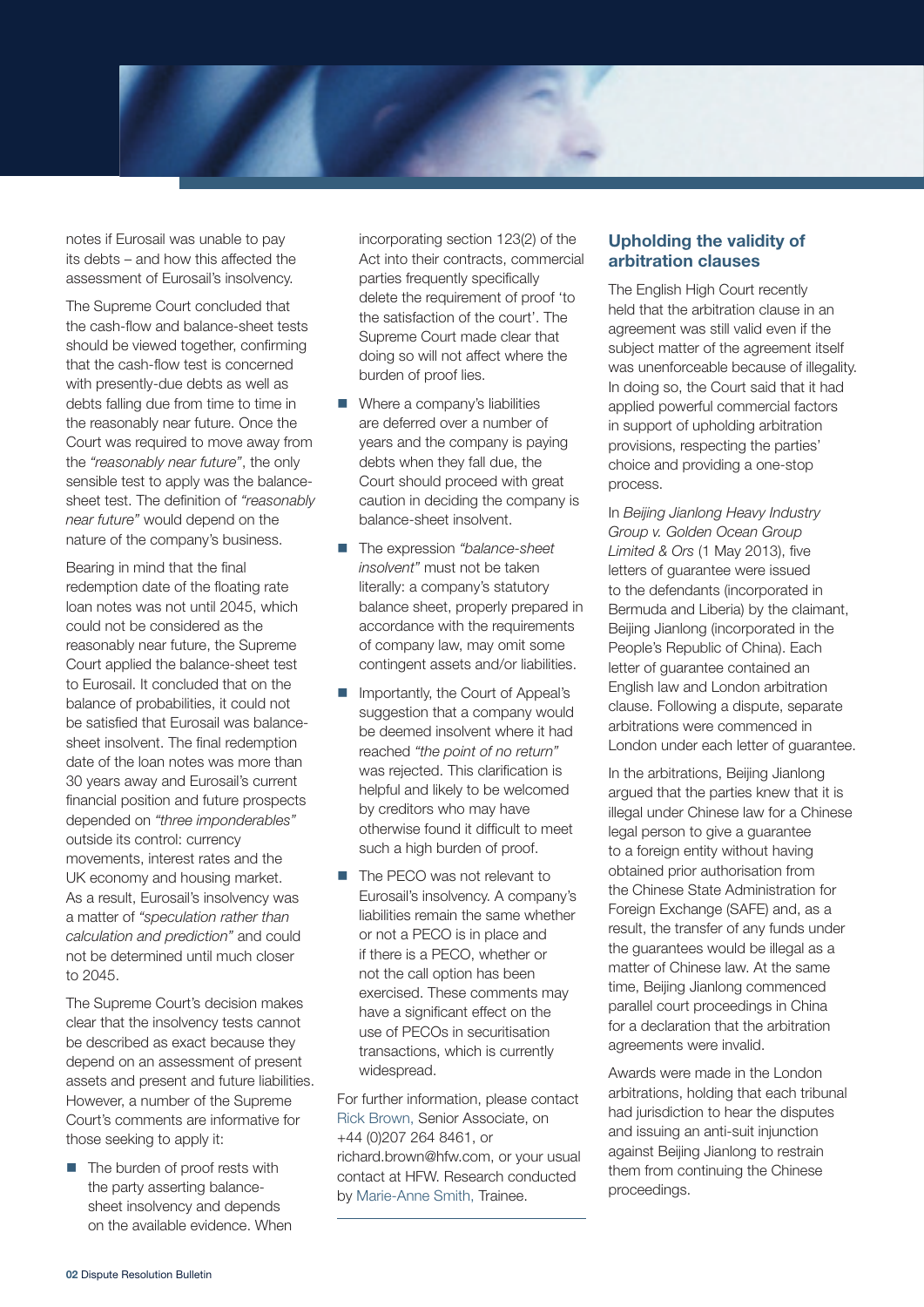Beijing Jianlong argued that the arbitration agreements themselves fell foul of the principle in Foster v Driscoll because they were part of an overall scheme by which the unlawful guarantees were provided and concealed.

Beijing Jianlong applied to the English High Court under section 67 of the Arbitration Act 1996 (the Act). Section 67 provides that a party to arbitration proceedings may apply to Court challenging the substantive jurisdiction of a Tribunal or seeking an order that an award has no effect because the Tribunal does not have substantive jurisdiction.

For the purposes of the application, the parties agreed assumed facts: that any payments made under the guarantees would be illegal because SAFE authorisation had not been obtained and that the intention behind the choice of English law and London arbitration was deliberate, to circumvent the application of Chinese law under which the guarantees would be illegal. The parties also accepted that the "doctrine of separability" (which is given the force of law under section 7 of the Act) applied so that the arbitration agreements should be treated as distinct and separate from the guarantee agreements.

The issue before the Court was how the principle that an English law contract is not enforceable if the intention of the parties was to perform an act illegal in a foreign friendly country (established in *Foster v Driscoll* (1929)) applied to the arbitration agreements.

Beijing Jianlong argued that the arbitration agreements themselves fell foul of the principle in *Foster v Driscoll* because they were part of an overall scheme by which the unlawful guarantees were provided and

concealed. Their sole purpose was to circumvent the application of Chinese law and they were an integral part of a scheme to procure the carrying out of illegal acts in China.

The Defendants argued that the policy underlying *Foster v Driscoll* is that the English courts should not assist the breach of the laws of other friendly countries within their territories. A London arbitration would not involve any act in China that would contravene any provision of Chinese law. In fact, if the arbitrators concluded that the guarantees fell foul of the *Foster v Driscoll* principle, they would refuse to enforce them.

The Court confirmed that an arbitration agreement is to be treated as a distinct and separable agreement from the contract of which it forms part. The unenforceability of a contract will not in itself result in the arbitration agreement within it being unenforceable. The policy and purpose of the rule which would invalidate the guarantees did not strike down the arbitration provisions. If the assumed facts were proved in the arbitrations, the guarantees would not be enforced. This would not give the Chinese government cause for complaint or breach the obligation of international comity identified by *Foster v Driscoll*. The position was not affected by any bad motives in choosing to arbitrate so as to conceal wrongdoing.

Further, the fact that Beijing Jianlong's position may be less favourable in arbitration under English law than it would be if the guarantee

disputes were decided before the Chinese courts under Chinese law was irrelevant and no reason for the arbitration provisions to fail.

Despite the ingenuity of Beijing Jianlong's argument, this judgment is yet another example of the Court's willingness to uphold arbitration agreements in contracts that are otherwise unenforceable. The factual circumstances of the case also serve as a reminder that when obtaining guarantees from a Chinese company, it is important to ensure that any necessary SAFE authorisation has been obtained.

For further information, please contact David Chalcraft, Associate, on +(44) 0207 264 8228 or david.chalcraft@hfw.com, or your usual contact at HFW.

## **"And/or" – inaccurate, obscure, uncertain and/or just plain meaningless?**

A Court of Appeal decision earlier this year, *Situ Ventures Limited v Bonham-Carter (7 February 2013)*, focused attention once again upon the use of the expression "and/or" in the drafting of commercial agreements. In 1944, Viscount Simon colourfully described this phrase as a *"bastard conjunction"*<sup>1</sup> . Despite repeated judicial criticism over the years, it remains in regular use. Is there a valid place for it in commercial agreements?

*Situ Ventures* concerned the construction of a clause in an agreement for the sale of shares in an estate agency business. The clause provided that the directors of the vendor would *"remain as Directors of the Company in a Non-Executive capacity unless otherwise agreed and/ or requested by the Purchaser…"*. The question for the court was whether

<sup>1</sup> Bonitto v Fuerst Brothers & Company Limited

<sup>[1944]</sup> AC 75.